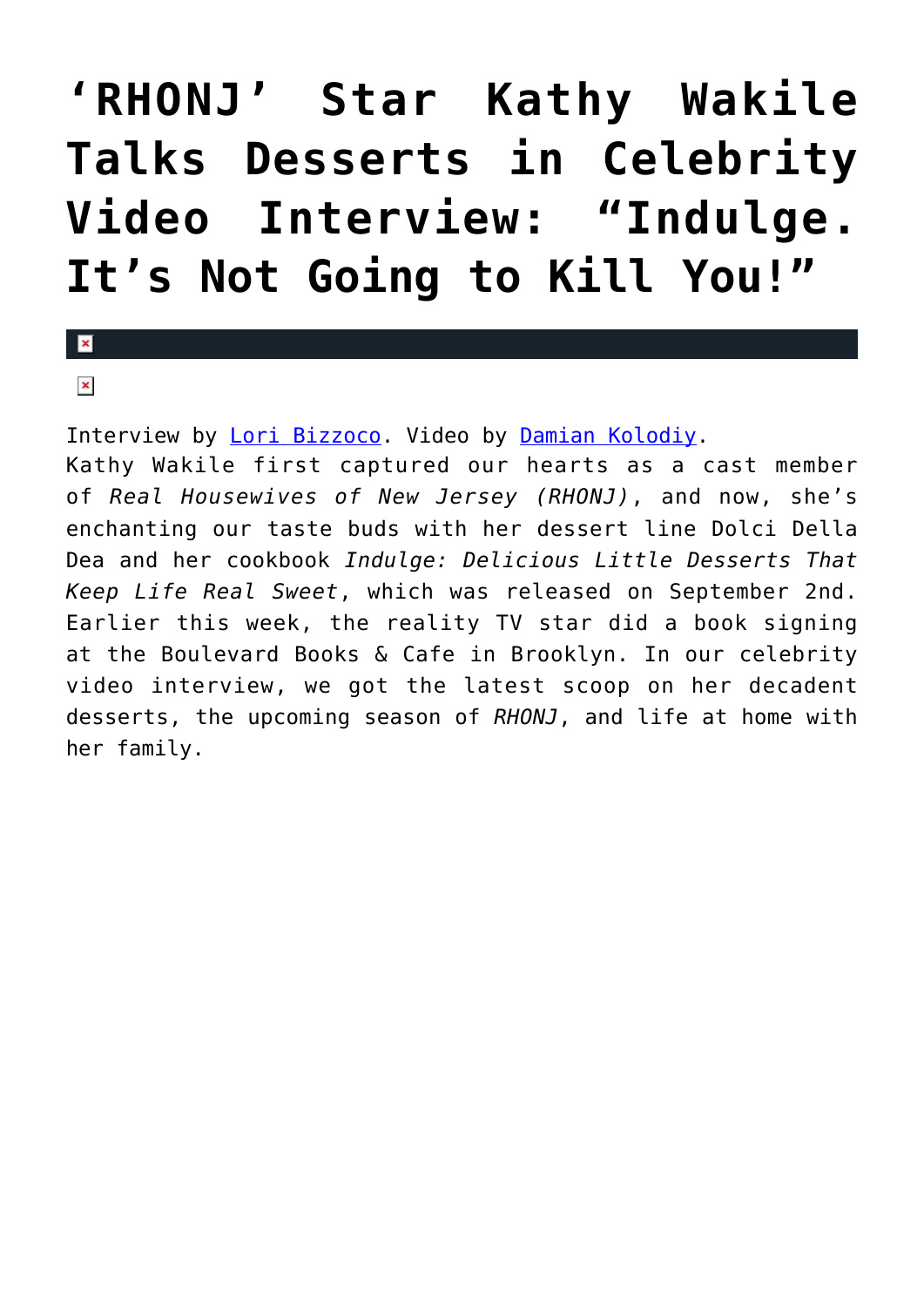

Lori Bizzoco with Kathy Wakile and her husband Richard.

### **Reality TV Star Dishes on New Cookbook**

As fans may know, the title of her cookbook came from something she said on *RHONJ*: "We were talking about my desserts, and I mentioned how I see really, really skinny girls who deprive themselves of everything and who aren't happy. So I said, "Honey, have a cupcake. Indulge. It's not going to kill you!'" With that thought in mind, Wakile focused on mini desserts, so people can enjoy something sweet without feeling guilty afterwards. She adds, "We want them to look good and taste good, but we don't have to have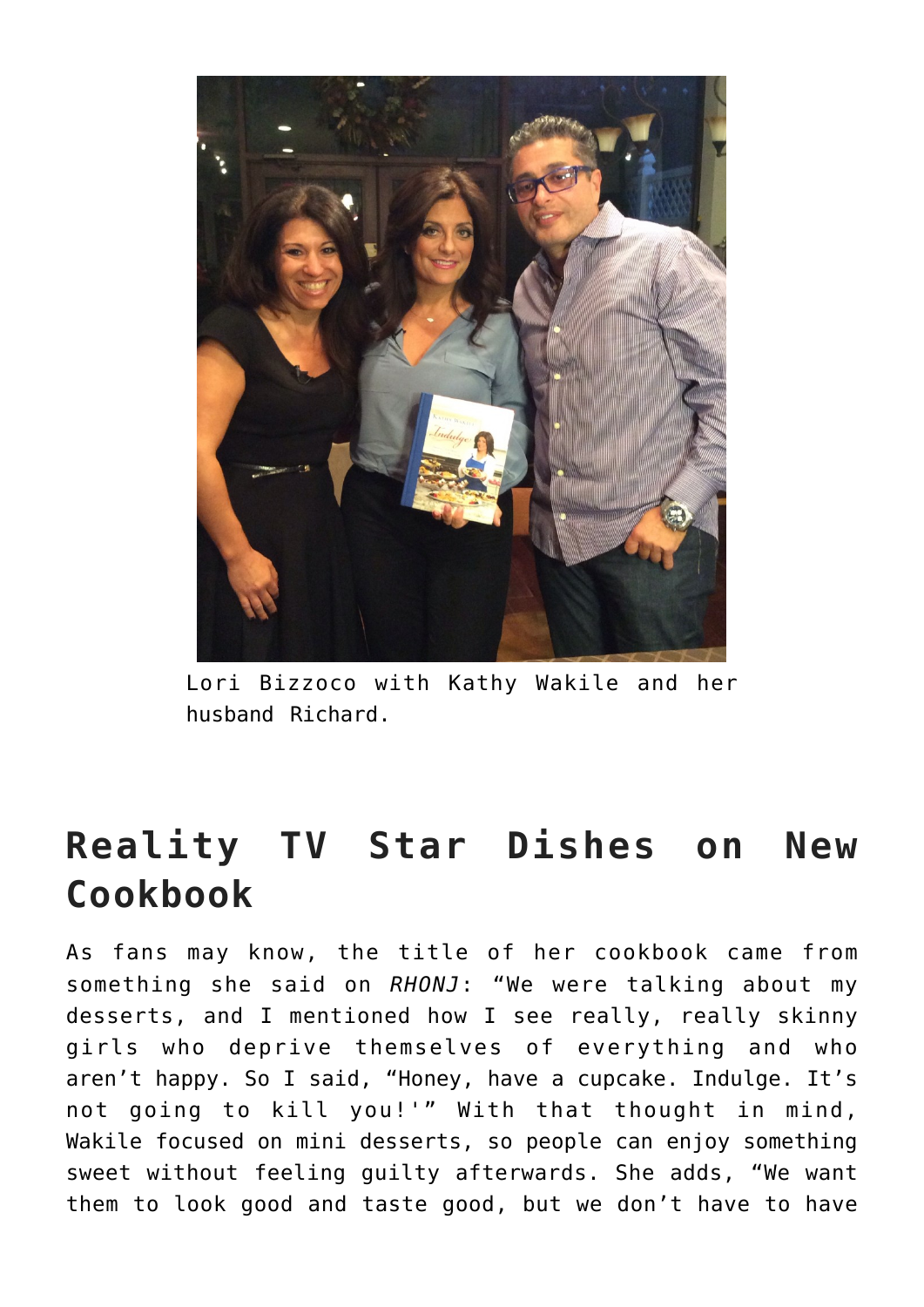such large portions."

**Related Link:** ['RHONJ' Star Jacqueline Laurita: "I Try My Best](http://cupidspulse.com/54295/rhonj-jacqueline-laurita-teresa-giudice-family-fighting-autism/) [to Get Along with Everyone"](http://cupidspulse.com/54295/rhonj-jacqueline-laurita-teresa-giudice-family-fighting-autism/)

When it comes to impressing your partner, her best love advice is simple: She recommends baking her Chocolate Volcanoes. As she mentioned after our interview, "It should be served hot and it'll make your man feel hot too!" It's no surprise that it's her husband Richard's favorite dessert. Another great date night dessert is the Almond Joyous Cheesecake Cuties (recipe below) — perfect for sharing with *your* cutie!



Almond Joyous Cheesecake Cuties. Photo: Andrei Jackamets

**Almond Joyous Cheesecake Cuties – makes 2 dozen**

#### **CRUST**

- 2 large egg whites
- $\frac{1}{4}$  cup granulated sugar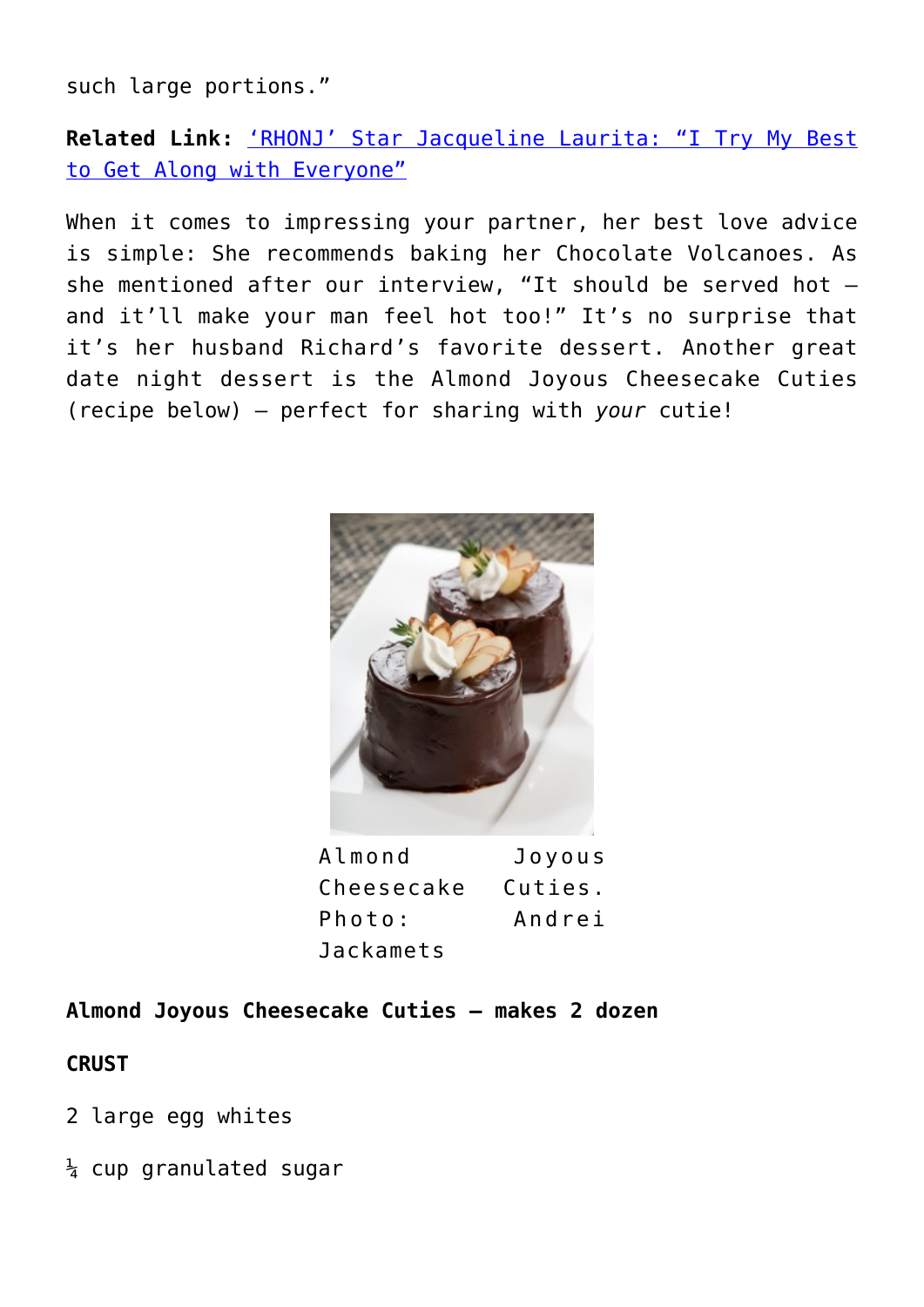2 cups sweetened flaked coconut

#### **TOPPING**

- $\frac{1}{2}$  cup sour cream
- 3 tablespoons sugar
- 1 teaspoon almond extract

#### **FILLING**

Two 8-ounce packages cream cheese, at room temperature

- $\frac{1}{2}$  cup granulated sugar
- 3 large eggs
- 3 tablespoons sour cream
- 3 tablespoons heavy cream
- 1 teaspoon almond extract
- 2 teaspoons coconut extract
- $\frac{1}{4}$  cup almonds, toasted and finely chopped

Ganache (page 181)

Sliced almonds, for garnish

#### **EQUIPMENT**

Two 12-cavity mini cheesecake pans

Food processor

Electric mixer

Small pastry tamper, optional

2 large rimmed baking sheets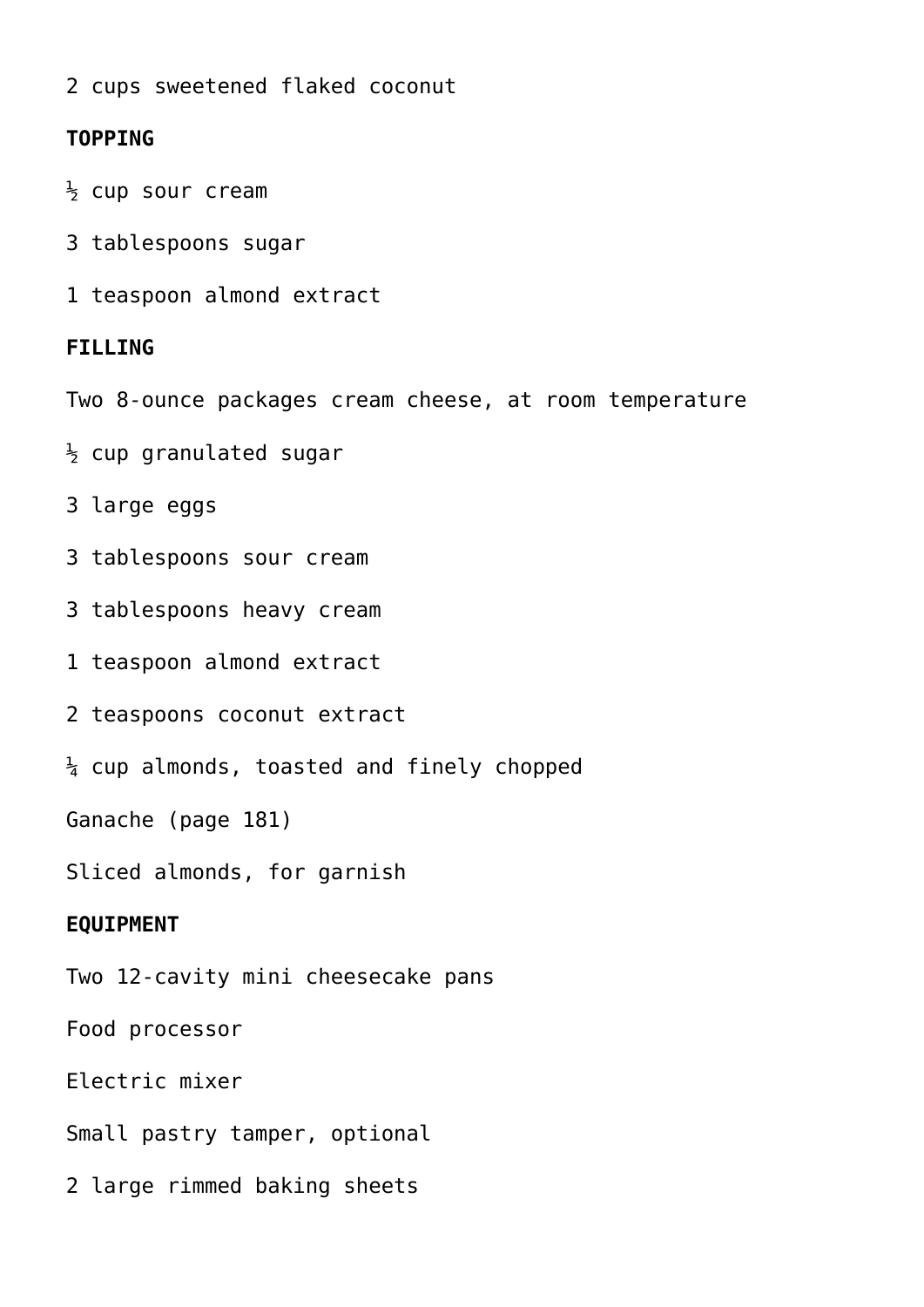- Preheat the oven to 350°F with one rack positioned in the center of the oven and another rack positioned at the bottom of the oven. Fill a broiler pan or roasting pan with about 2 inches of water and set it on the bottom rack.
- To make the crust, combine the egg whites with the sugar in a medium bowl and use an electric mixer to beat to very stiff peaks. Use a rubber spatula to fold in the coconut until well combined.
- Scoop about 1 tablespoon of the mixture into each cavity in the mini cheesecake pan and use the back of the measuring spoon to firmly compress the mixture into an even layer about  $\frac{1}{4}$  inch thick.
- Set aside.
- To make the almond topping, in a small bowl stir together the sour cream, sugar, and almond extract. Set aside. To make the filling, in a separate bowl beat together the cream cheese and sugar with an electric mixer at medium speed until smooth and creamy. Beat in each egg separately and scrape down the bowl after each addition. Continue to mix at medium speed and add the sour cream, heavy cream, almond extract, and coconut extract.
- Set the cheesecake pans on rimmed baking sheets (this will make it easier to get them in and out of the oven). Press the crust down again to ensure that it is well packed.
- Transfer the filling to a large measuring cup with a spout and pour enough filling into each cavity of the pans to fill a bit more than three-quarters of the way up to the rim.
- Bake for 7 minutes at 350°F then lower the temperature to 250°F and bake 10 to 12 more minutes, or just until the surfaces of the cuties are set at the outer edges but still wobbly in the center. (Keep a close eye on them!
- Take the pans out of the oven and divide the almond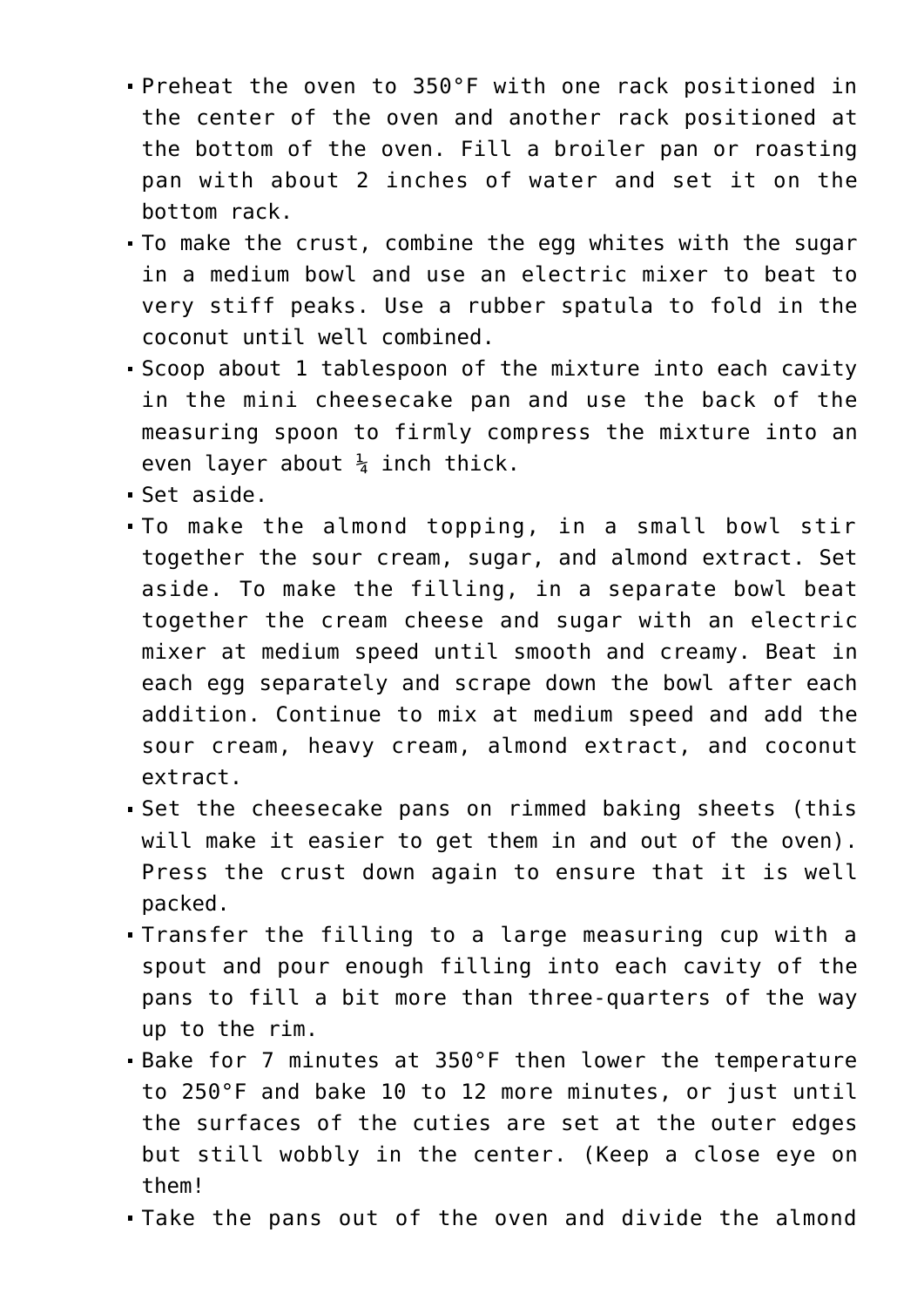topping among the cakes, spooning an even layer onto each and smoothing the tops with the back of the spoon. Top with the chopped almonds, then return the pans to the oven and bake for an additional 7 minutes. (They'll still look wet, but they will set as they cool.)

- Let the cakes cool in the pans for 3 to 5 minutes, then run the tip of a very sharp knife around the top edge of each cake (this will unstick any topping that has adhered to the side of the pan and help the cake come out of the pan easily and flawlessly once they are cool.) *Don't try to add the chocolate ganache or unmold the cakes while they are still warm!*
- Let the cuties cool in the pans all the way to room temperature, at least 30 minutes. Then chill in pans for 2 hours before unmolding and topping with ganache.
- Carefully unmold the cuties by pressing the little round disk underneath each cake upward to raise the cake so that its bottom is level with the pan rim, then slide a small spatula underneath the cake.
- To cover the cuties with ganache, arrange the unmolded cheesecakes on a wire rack that's sitting on a parchment-lined baking sheet. Use an offset spatula or butter knife to carefully apply a thin layer of ganache to the tops and sides of each cutie. Let dry, then go over the cheesecakes again to smooth out any spots you may have missed, working from the top first and then down around the sides (dipping the spatula or knife in hot water and wiping dry periodically will also help keep the ganache smooth).
- Garnish with sliced almonds and refrigerate 6 hours or overnight before serving. (You could chill the cuties overnight before adding ganache, then chill more briefly just to set the ganache. The cuties can be kept in the refrigerator for 3 days and are also freezable.)

**Ganache – makes about ¾ cup**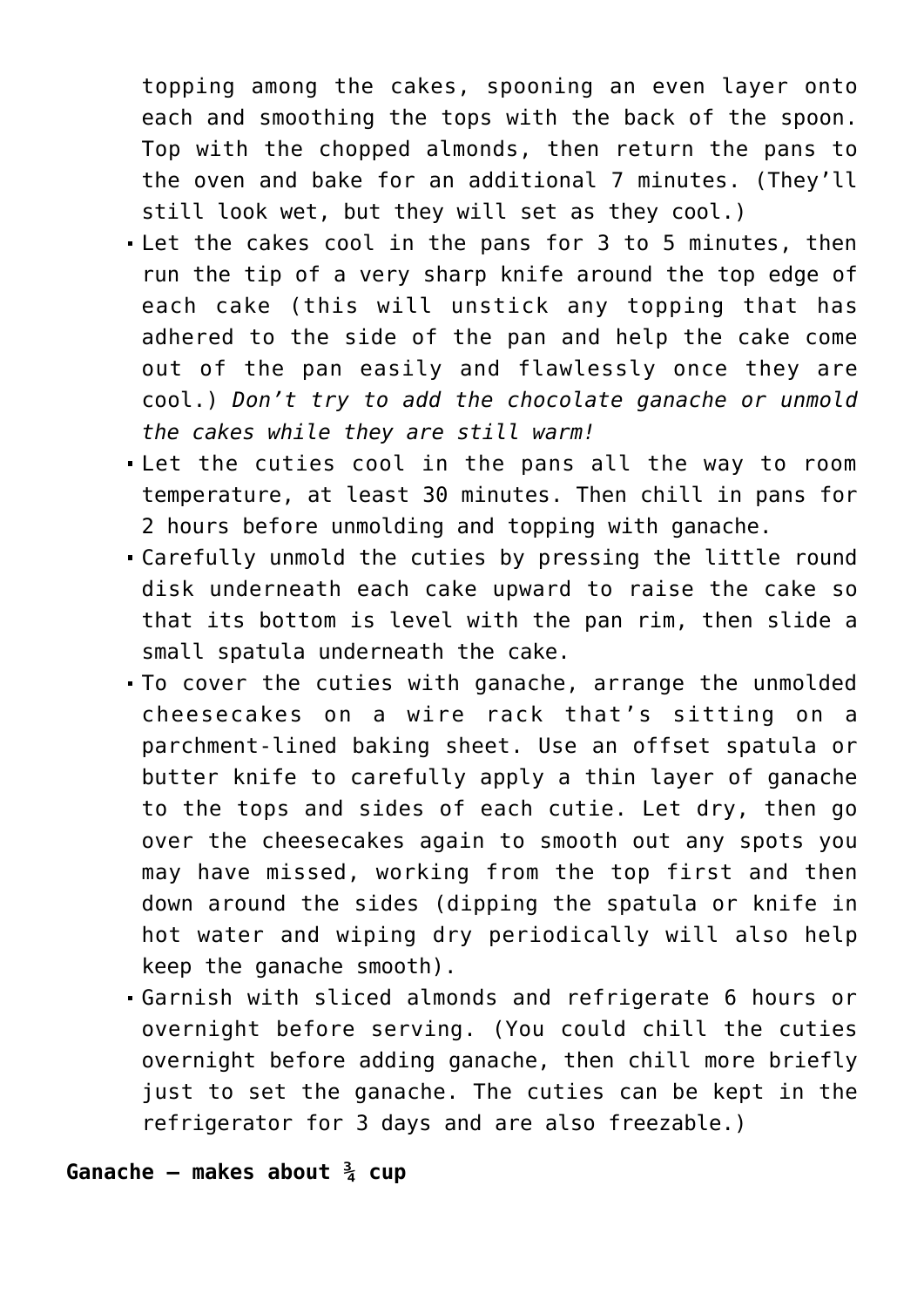8 ounces bittersweet or semisweet chocolate, chopped

 $\frac{1}{4}$  cup heavy cream

2 tablespoons unsalted butter

- Combine the chocolate, cream, and butter in a small heatproof bowl. Set the bowl over a saucepan of barely simmering water. Cook, stirring occasionally, until the chocolate is melted and the mixture is very smooth.
- Let the ganache cool to room temperature before using.

*From Indulge by Kathy Wakile with Miriam Harris. Copyright 2014 by the authors and reprinted by permission of St. Martin's Griffin, an imprint of St. Martin's Press, LLC.*

## **Celebrity Video Interview: Kathy Wakile Opens Up About Her Family**

Although the mom of two focused on her cookbook over the past few months, she will be gracing the small screen towards the end of season six of *RHONJ*. "You'll see what's happening with my family and see how my children have grown. You'll see what's happening with our everyday lives," she explains.